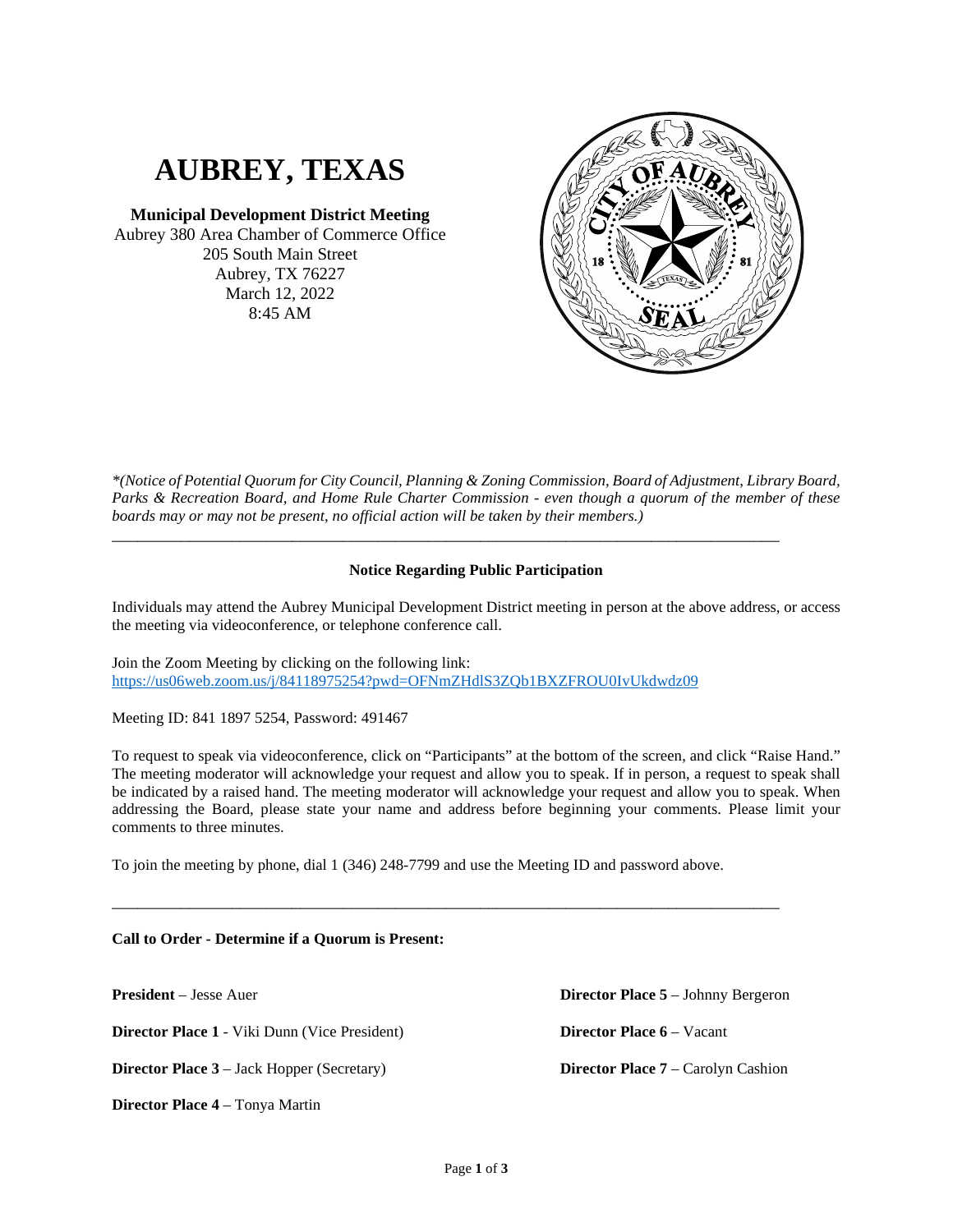**Invocation & Pledge of Allegiance:** *Pledge of Allegiance to the Texas Flag - "Honor the Texas flag; I pledge allegiance to thee, Texas, one state, under God, one, and indivisible."*

**Community Announcements:** Items of community interest may include: recognizing Citizens and Staff for outstanding contributions to the community, a reminder about an upcoming event that is organized or sponsored by the governing body, and announcements of an imminent threat to public safety that has arisen after the posting of this agenda.

1. Consideration and action regarding an Interlocal Agreement between the City of Aubrey and the Aubrey Municipal Development District

**----------------------------------------------------------------------------------------------------------------------------**

### **\*\*\*EXECUTIVE SESSION\*\*\***

*In accordance with Texas Government Code, Section 551.001, et seq., the Aubrey Municipal Development District will recess into Executive Session (closed meeting) to discuss the following:*

- a) **Section 551.087 Economic Development Negotiations.** To discuss or deliberate regarding commercial or financial information that the City has received from a business prospect that the City seeks to have locate, stay, or expand in or near the territory of the City and with which the City is conducting economic development negotiations; and/or to deliberate the offer of a financial or other incentive to the business prospect:
	- i. A business relocation prospect (a).
	- ii. A business relocation prospect (b).
- b) **Section 551.074 Personnel Matters.** To deliberate the appointment, employment, evaluation, reassignment, duties, discipline, and dismissal of an Executive Director.
- c) **Section 551.071 Consultation with Attorney.** To deliberate a matter in which the duty of the attorney to the governmental body under the Texas Disciplinary Rules of Professional Conduct of the State Bar of Texas clearly conflicts with this chapter.

**Motion to adjourn into Executive Session. Time: \_\_\_\_\_\_\_\_\_\_\_\_\_\_\_\_\_**

**--------------------------------------------------------------------------------------------------------------------------------------------**

**Reconvene into Open Session: Time: \_\_\_\_\_\_\_\_\_\_\_\_\_\_\_\_\_\_\_** In accordance with Texas Government Code, Chapter 551, the Aubrey Municipal Development District will reconvene into Regular Session to consider and take appropriate action, if any, regarding any items discussed in Executive Session.

# **-ADJOURN-**

I, Jenny Huckabee, City Secretary, certify that this Notice of Meeting was posted, per the Open Meetings Act, on the official bulletin board at the City Hall of the City of Aubrey, Texas and on the City's website at www.aubreytx.gov in accordance with Chapter 551, Texas Government Code, and shall remain posted until the meeting is adjourned.

I certify that the attached notice and agenda of items to be considered by the Municipal Development District Board of the City of Aubrey, Texas was removed by me from the official bulletin board of the City of Aubrey, Texas, 107 South Main St, Aubrey, Texas on the day of the day of the same control of the same control of the same control of the same control of the same control of the same control of the same control of the same control of the same

*(The Aubrey Municipal Development District reserves the right to adjourn into closed session at any time during the course of this meeting to consult with its attorney regarding any of the matters listed on this document, as authorized by Texas Government Code Section 551.071 Consultation with Attorney.)*